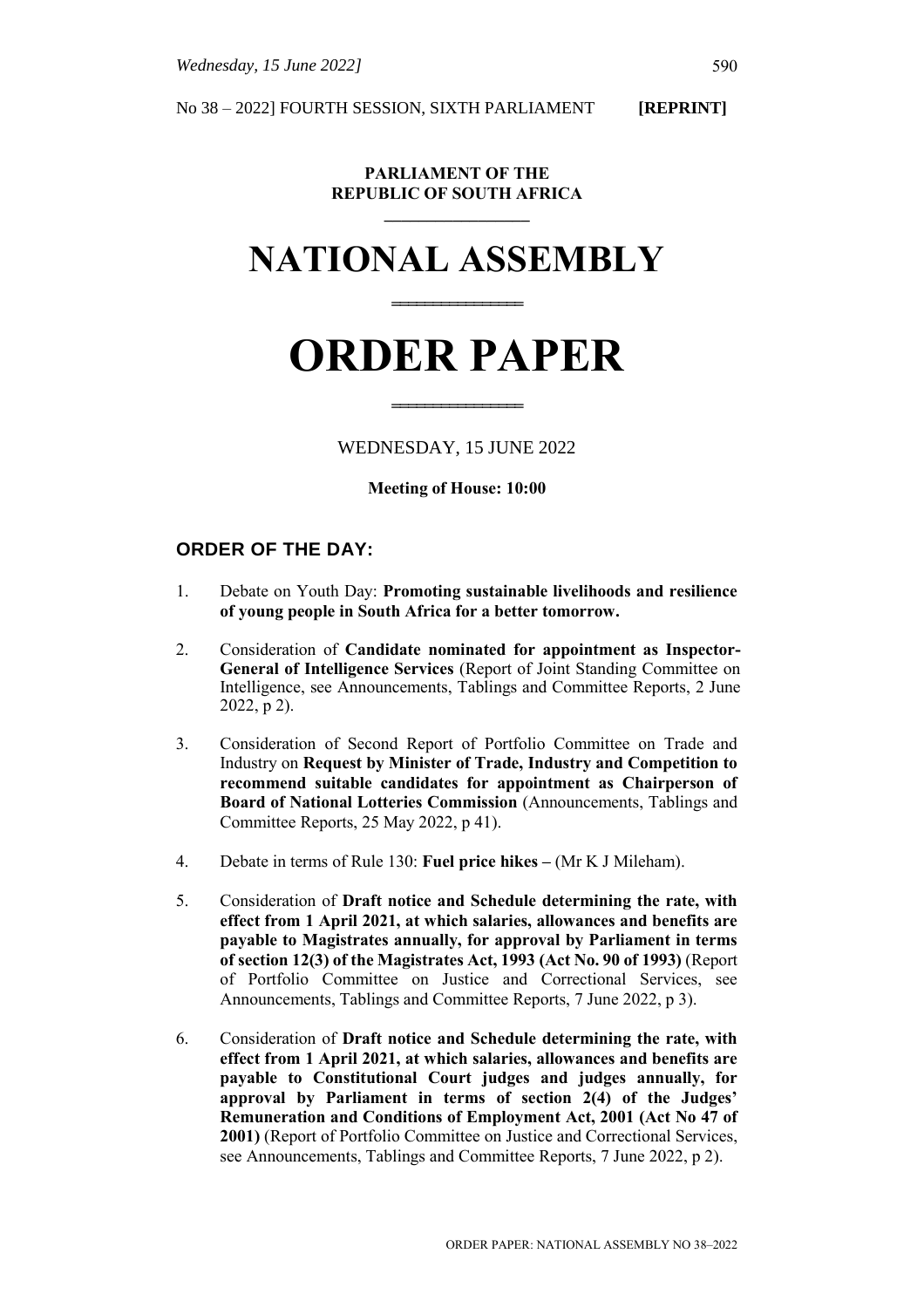#### **FURTHER BUSINESS**

#### **ORDERS OF THE DAY:**

- 1. Consideration of **Performers' Protection Amendment Bill** [B 24D 2016] (National Assembly – sec 76) and **Report of Portfolio Committee on Trade and Industry thereon** (Announcements, Tablings and Committee Reports, 10 June 2022, p 10) (*see* Minutes of Proceedings of National Assembly of 1 June 2021, item 6 (43rd Order)).
- 2. Consideration of **Copyright Amendment Bill** [B 13D 2017] (National Assembly – sec 76) and **Report of Portfolio Committee on Trade and Industry thereon** (Announcements, Tablings and Committee Reports, 10 June 2022, p 2) (*see* Minutes of Proceedings of National Assembly of 1 June 2021, item 6 (42nd Order)).
- 3. Consideration of **Recommendation of candidates to fill two vacancies on Media Development and Diversity Agency (MDDA) Board** (Report of Portfolio Committee on Communications, see Announcements, Tablings and Committee Reports, 3 May 2022, p 4).
- 4. Consideration of Report of Portfolio Committee on Trade and Industry on **Oversight visit to Gauteng and Mpumalanga from 19 to 22 April 2022** (Announcements, Tablings and Committee Reports, 8 June 2022, p 61).
- 5. Consideration of Report of Portfolio Committee on Human Settlements on **2021/22 second quarter financial and non-financial performance of the Department of Human Settlements** (Announcements, Tablings and Committee Reports, 8 June 2022, p 50).
- 6. Consideration of **Traditional Courts Bill** [B 1D 2017] (National Assembly – sec 76) and of Report of Portfolio Committee on Justice and Correctional Services thereon (Announcements, Tablings and Committee Reports, 8 June 2022, p 5).
- 7. Consideration of Report of Portfolio Committee on Transport on **Oversight visits to Mpumalanga, North West and KwaZulu-Natal Provinces from 19 to 23 April 2022** (Announcements, Tablings and Committee Reports, 7 June 2022, p 20).
- 8. Consideration of Report of Portfolio Committee on Transport on **A petition from residents of Ukhahlamba Local Municipality, KwaZulu-Natal province, calling on the Assembly to investigate the state of roads in their communities (submitted by Mr R A Lees, MP)** (Announcements, Tablings and Committee Reports, 7 June 2022, p 4).
- 9. Consideration of Report of Joint Standing Committee on the Financial Management of Parliament on **Parliament of the Republic of South Africa's 2021/22 Third Quarter Report** (Announcements, Tablings and Committee Reports, 6 June 2022, p 5).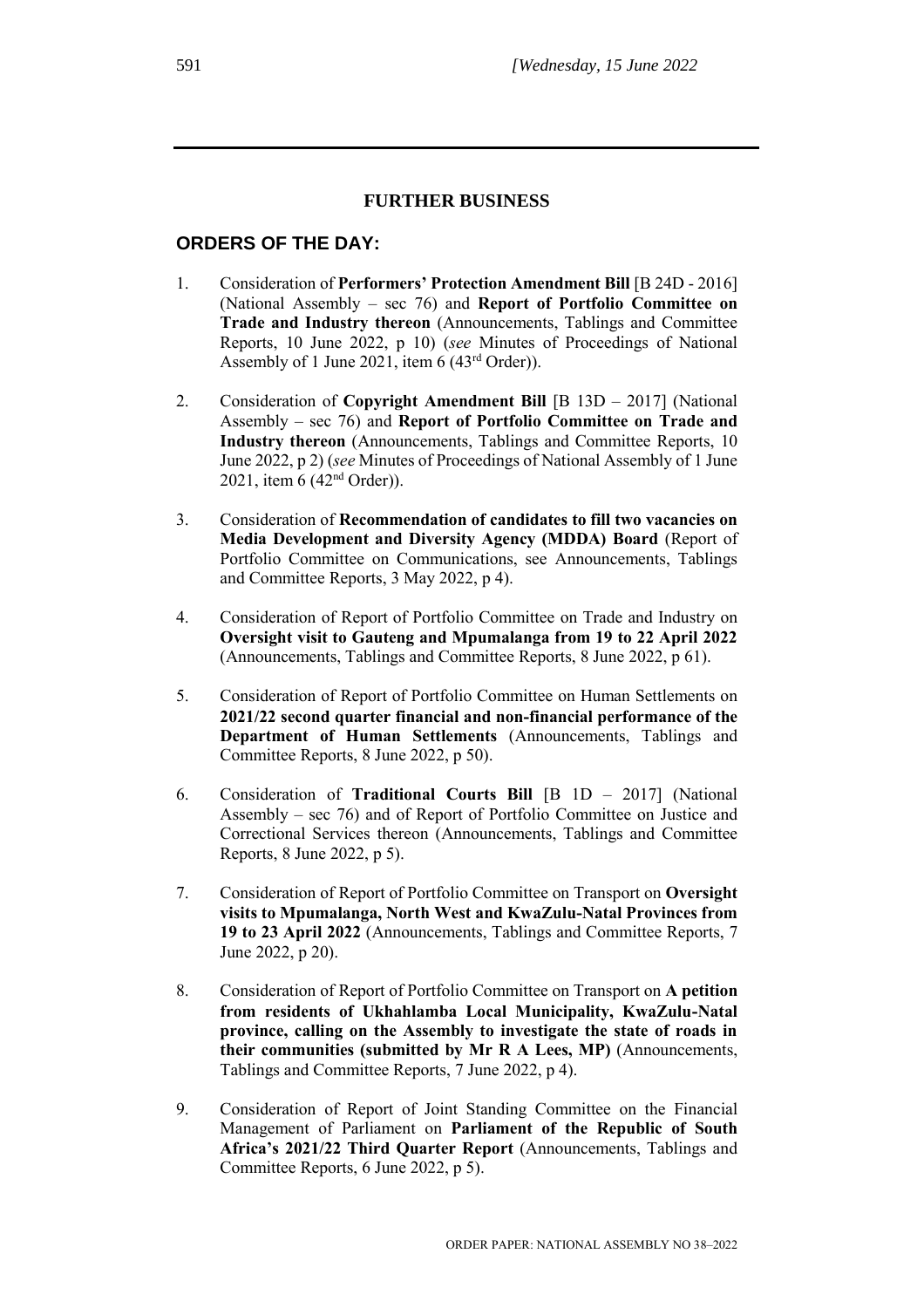- 10. Consideration of Request for Approval by Parliament of **Protocols relating to the Amendments to Articles 50(a) and 56 of the Convention on International Civil Aviation** in terms of section 231(2) of Constitution, 1996 (Report of Portfolio Committee on Transport, see Announcements, Tablings and Committee Reports, 2 June 2022, p 5).
- 11. Consideration of Request for Approval by Parliament of **Constitutive Act of the African Union Relating to the Pan-African Parliament of 2014** in terms of section 231(2) of Constitution, 1996 (Report of Portfolio Committee on International Relations and Cooperation, see Announcements, Tablings and Committee Reports, 1 June 2022, p 61).
- 12. Consideration of Report of Portfolio Committee on Defence and Military Veterans on **Oversight visit to selected Armscor facilities, Denel's Lyttelton Campus, Special Forces School and Department of Military Veterans' Headquarters, 21 and 22 April 2022** (Announcements, Tablings and Committee Reports, 1 June 2022, p 63).
- 13. Consideration of Request for Approval by Parliament of **Ratification of the Agreement between the Government of the Republic of India, the Government of the Federative Republic of Brazil and the Government of the Republic of South Africa on the IBSA Fund for the Alleviation of Poverty and Hunger (signed 17 October 2017)** in terms of section 231(2) of Constitution, 1996 (Report of Portfolio Committee on International Relations and Cooperation, see Announcements, Tablings and Committee Reports, 1 June 2022, p 62).
- 14. Consideration of Report of Standing Committee on Finance on **Oversight visit to Financial and Fiscal Commission (FFC)** (Announcements, Tablings and Committee Reports, 1 June 2022, p 53).
- 15. Consideration of Report of Standing Committee on Finance on **Oversight visit to South African Special Risk Insurance Association (SASRIA)**  (Announcements, Tablings and Committee Reports, 1 June 2022, p 45).
- 16. Consideration of Report of Standing Committee on Finance on **Oversight visit to Land and Agricultural Development Bank of South Africa (***Land Bank*) (Announcements, Tablings and Committee Reports, 1 June 2022, p 27).
- 17. Consideration of Request for Approval by Parliament of **Revised African Regional Co-operative Agreement for Research, Development and Training Related to Nuclear Science and Technology (AFRA) Agreement** in terms of section 231(2) of Constitution, 1996 (Report of Portfolio Committee on Mineral Resources and Energy, see Announcements, Tablings and Committee Reports, 31 May 2022, p 7).
- 18. Consideration of Report of Standing Committee on Public Accounts on **Oversight visit to ESKOM and its infrastructure projects of Medupi and Kusile, from 20 to 22 April 2022** (Announcements, Tablings and Committee Reports, 30 May 2022, p 4).
- 19. Consideration of Report of Portfolio Committee on International Relations and Cooperation on **1st and 2nd quarters 2021/22 expenditure performance of Department of International Relations and Cooperation**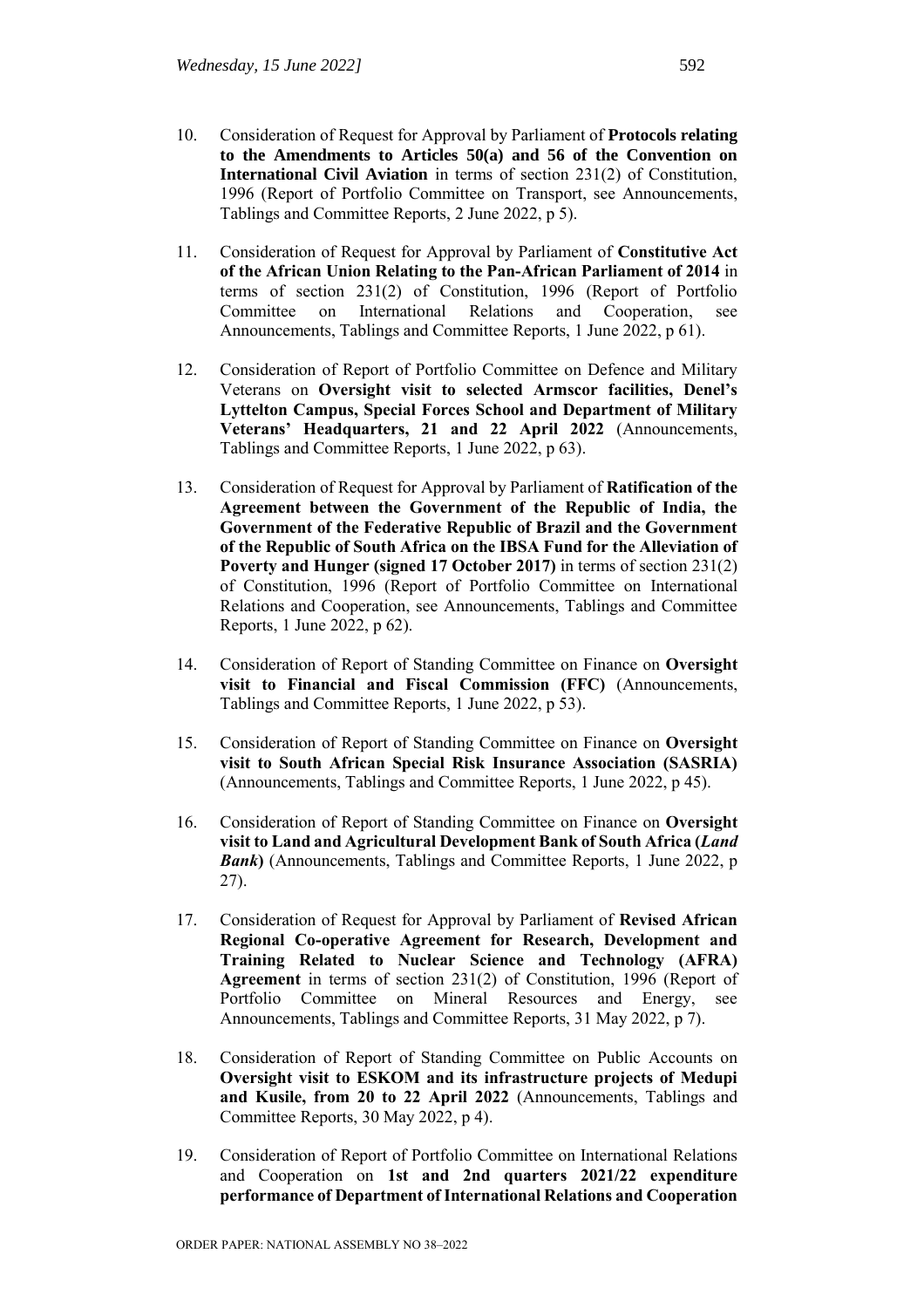**and African Renaissance and International Cooperation Fund**  (Announcements, Tablings and Committee Reports, 26 May 2022, p 18).

- 20. Consideration of Report of Portfolio Committee on International Relations and Cooperation on **3rd quarter 2021/22 performance and expenditure of Department of International Relations and Cooperation and African Renaissance and International Cooperation Fund** (Announcements, Tablings and Committee Reports, 26 May 2022, p 2).
- 21. Consideration of Report of Portfolio Committee on International Relations and Cooperation on **Oversight visit on status of state-owned properties in Namibia, and on the implementation and execution of South Africa's international relations policy, in Windhoek and Walvis Bay, Namibia** (Announcements, Tablings and Committee Reports, 25 May 2022, p 43).
- 22. Consideration of Report of Portfolio Committee on Public Service and Administration on **Oversight visit to Gauteng Province from 19 – 22 April 2022** (Announcements, Tablings and Committee Reports, 25 May 2022, p 6).
- 23. Consideration of Request for Approval by Parliament of **Multilateral Convention to implement tax treaty related measures to prevent base erosion and profit shifting** in terms of section 231(2) of Constitution, 1996 (Report of Standing Committee on Finance, see Announcements, Tablings and Committee Reports, 25 May 2022, p 5).
- 24. Consideration of Request for Approval by Parliament of **Protocol amending the Agreement between the Government of the Republic of South Africa and the Government of the State of Kuwait for the avoidance of double taxation and the prevention of fiscal evasion with respect to taxes on income** in terms of section 231(2) of Constitution, 1996 (Report of Standing Committee on Finance, see Announcements, Tablings and Committee Reports, 25 May 2022, p 4).
- 25. Consideration of Report of Portfolio Committee on Agriculture, Land Reform and Rural Development on **Oversight visit to Agricultural Research Council and Onderstepoort Biological Products, Gauteng Province on 19 – 22 April 2022** (Announcements, Tablings and Committee Reports, 24 May 2022, p 4).
- 26. Consideration of Report of Portfolio Committee on Tourism on **Oversight visit to Mopani and Vhembe District Municipalities, Limpopo Province** (Announcements, Tablings and Committee Reports, 12 May 2022, p 50).
- 27. Consideration of Report of Joint Committee on Ethics and Members' Interests on **2021 Register of Members' Interests - Late Disclosures: Contravention of Code of Ethical Conduct and Disclosure of Members' Interests** (Announcements, Tablings and Committee Reports, 11 May 2022, p 4).
- 28. Consideration of Report of Portfolio Committee on Basic Education on **Third Quarterly Report on performance of Department of Basic Education in meeting its strategic objectives for 2021/22** (Announcements, Tablings and Committee Reports, 20 April 2022, p 60).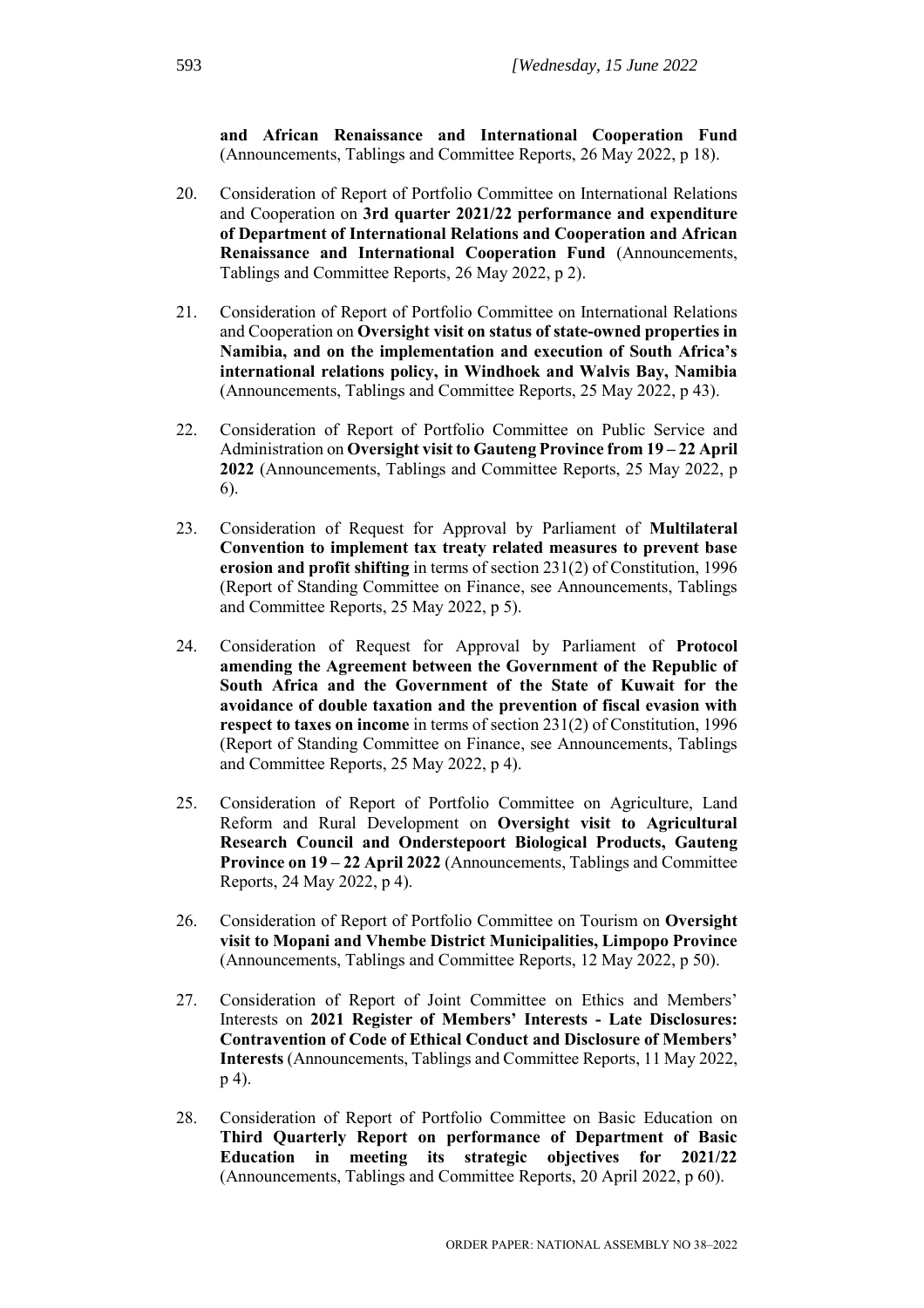- 29. Consideration of Report of Portfolio Committee on Agriculture, Land Reform and Rural Development on **Oversight visit to Gwatyu Farms in Eastern Cape Province from 31 January to 4 February 2022**  (Announcements, Tablings and Committee Reports, 7 April 2022, p 35).
- 30. Consideration of Report of Portfolio Committee on Transport on the **2021/22 Second and Third Quarter Expenditures of Department of Transport** (Announcements, Tablings and Committee Reports, 7 April 2022, p 22).
- 31. Consideration of Report of Portfolio Committee on Mineral Resources and Energy on **Fuel Price Increases** (Announcements, Tablings and Committee Reports, 1 April 2022, p 8).
- 32. Consideration of Report of Portfolio Committee on Public Service and Administration on F**irst, second and third quarter performance (2021/22) for Budget Vote 10 of Department of Public Service and Administration**  (Announcements, Tablings and Committee Reports, 24 March 2022, p 38).
- 33. Consideration of Report of Portfolio Committee on Public Service and Administration on F**irst, second and third quarter performance (2021/22) for Budget Vote 7 of National School of Government** (Announcements, Tablings and Committee Reports, 24 March 2022, p 31).
- 34. Consideration of Report of Portfolio Committee on Public Service and Administration on **First, second and third quarter performance (2021/22) for Budget Vote 12 of Public Service Commission** (Announcements, Tablings and Committee Reports, 24 March 2022, p 25).
- 35. Consideration of Report of Portfolio Committee on Public Service and Administration on **Fourth quarter performance (2021/22) for Department of Planning, Monitoring and Evaluation and Brand South Africa of Budget Vote 8** (Announcements, Tablings and Committee Reports, 24 March 2022, p 16).
- 36. Consideration of Report of Portfolio Committee on Public Service and Administration on **First, second and third quarter performance (2021/22) for Budget Vote 14 of Statistics South Africa** (Announcements, Tablings and Committee Reports, 24 March 2022, p 8).
- 37. Consideration of Report of Portfolio Committee on Trade and Industry on **Department of Trade, Industry and Competition's second and third quarter financial and non-financial performance for 2021/22 financial year** (Announcements, Tablings and Committee Reports, 22 March 2022, p 77).
- 38. Consideration of Report of Portfolio Committee on Communications on **2021/22 First and Second Quarter Performance and Expenditure Report of Department of Communications and Digital Technologies**  (Announcements, Tablings and Committee Reports, 22 March 2022, p 58).
- 39. Consideration of Report of Committee on Public Accounts on **Oversight visit to South African Post Office (SAPO) in Johannesburg and Pretoria from 2 to 3 December 2021** (Announcements, Tablings and Committee Reports, 17 March 2022, p 17).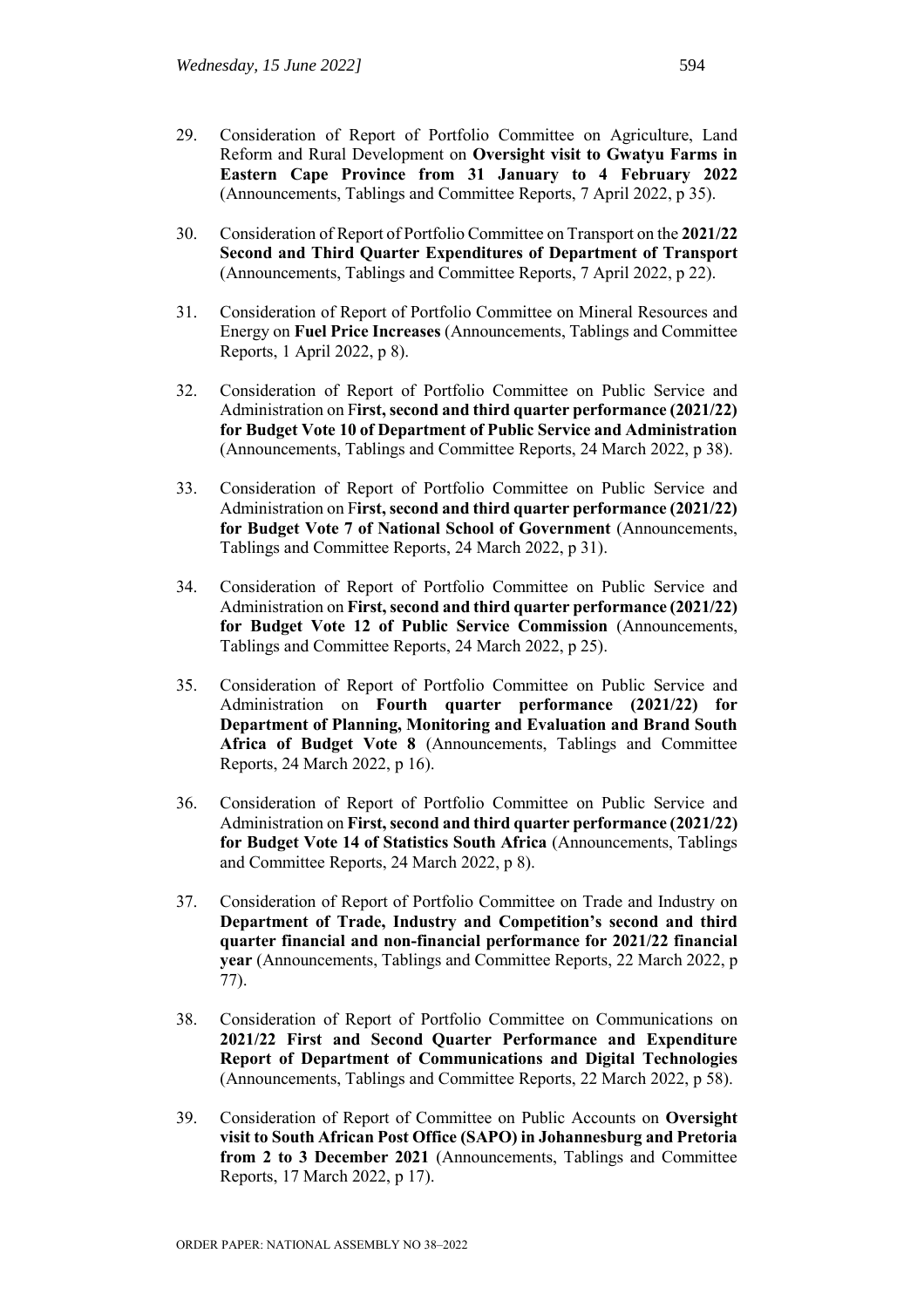- 40. Consideration of Report of Portfolio Committee on Social Development on **Fourth Quarter Performance and Expenditure Report for 2020/21 of Department of Social Development, South African Social Security Agency and National Development Agency** (Announcements, Tablings and Committee Reports, 26 November 2021, p 159).
- 41. Consideration of Report of Portfolio Committee on Social Development on **Third Quarter Performance and Expenditure Report for 2020/21 of Department of Social Development** (Announcements, Tablings and Committee Reports, 26 November 2021, p 140).
- 42. Consideration of Report of Portfolio Committee on Higher Education, Science and Technology on **2020/21 fourth quarter and 2021/22 first quarter financial and non-financial performance of Department of Science and Innovation** (Announcements, Tablings and Committee Reports, 19 November 2021, p 69).
- 43. Consideration of Report of Portfolio Committee on Higher Education, Science and Technology on **2020/21 fourth-quarter and 2021/22 firstquarter performance of Department of Higher Education and Training** (Announcements, Tablings and Committee Reports, 19 November 2021, p 53).
- 44. Consideration of Report of Portfolio Committee on Trade and Industry on **Department of Trade, Industry and Competition's fourth quarter financial and non-financial performance for 2020/21 financial year** (Announcements, Tablings and Committee Reports, 19 November 2021, p 39).
- 45. Consideration of Report of Portfolio Committee on Home Affairs on **Oversight visit to Beitbridge and Lebombo Ports of Entry in Limpopo and Mpumalanga Provinces,** respectively (Announcements, Tablings and Committee Reports, 27 January 2021, p 5).
- 46. Consideration of First Report of Standing Committee on Finance on **Pension Funds Amendment Bill [B 30 - 2020]** (Announcements, Tablings and Committee Reports, 7 December 2021, p 4).
- 47. Consideration of Second Report of Standing Committee on Finance on **Pension Funds Amendment Bill [B 30 - 2020]** (Announcements, Tablings and Committee Reports, 7 December 2021, p 6).
- 48. Second Reading debate **– Pension Funds Amendment Bill** [B 30 2020] (National Assembly – sec 75) – (Dr Dion George, MP).
- 49. Consideration of Report of Portfolio Committee on Public Service and Administration on **Ease of Doing Business Bill [B 6 - 2021]** (Announcements, Tablings and Committee Reports, 18 August 2021, p 4).
- 50. Second Reading debate **Ease of Doing Business Bill** [B 6 2021] (National Assembly – sec 75) – (Mr H C C Kruger, MP).
- 51. Consideration of Report of Portfolio Committee on Communications on **A petition from residents of Jansenville and Klipplaat, located in the Dr Beyers Naude Local Municpality in the Eastern Cape, calling on the**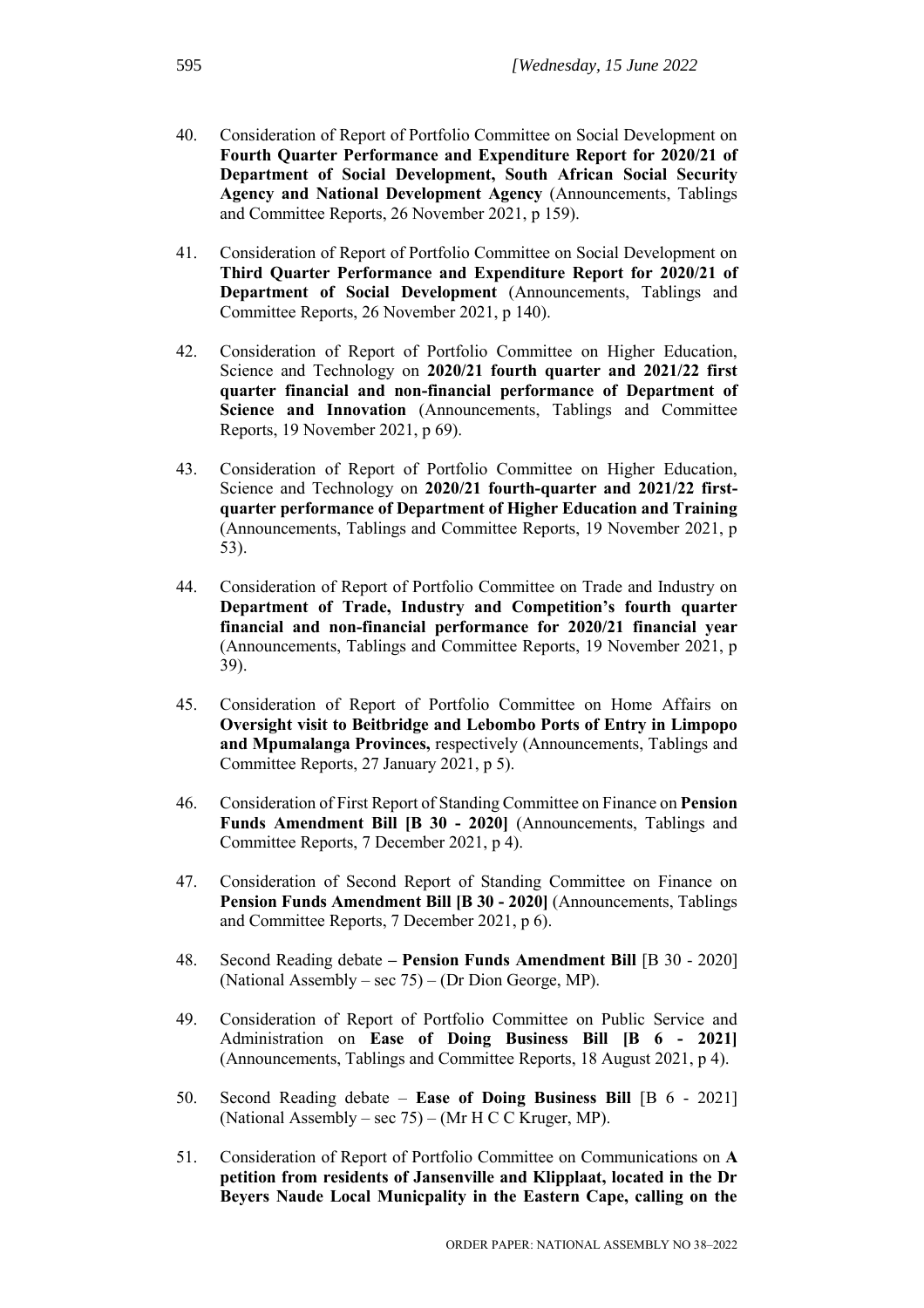**Assembly to investigate the failure of the Jansenville Post office to serve the residents (submitted by Ms S Graham-Maré, MP)** (Announcements, Tablings and Committee Reports, 8 March 2022, p 45).

- 52. Consideration of Report of Joint Standing Committee on Financial Management of Parliament on **Parliament of the Republic of South Africa's 2021/22 Mid-Year Performance** (Announcements, Tablings and Committee Reports, 7 March 2022, p 1).
- 53. Consideration of Report of Portfolio Committee on Employment and Labour on **First quarterly report on performance of Department of Employment and Labour and entities for 2021/22** (Announcements, Tablings and Committee Reports, 3 March 2022, p 162).
- 54. Consideration of Report of Portfolio Committee on Human Settlements on **Oversight visit to Gauteng** (Announcements, Tablings and Committee Reports, 3 March 2022, p 119).
- 55. Consideration of Report of Portfolio Committee on Basic Education on **Oversight visit to Western Cape and Northern Cape Provincial Education Departments** (Announcements, Tablings and Committee Reports, 3 March 2022, p 23).
- 56. Consideration of Report of Portfolio Committee on Public Works and Infrastructure on **A petition from residents of Greater Taung, including Tlapeng, Motsweding and Matlapaneng, calling on the Assembly to investigate the construction of road D201 (submitted by Mr I S Seitlholo, MP) and a petition from residents of Ba-Ga Maidi (Matsheng, Kokomeng, Molelema etc) Greater Taung, North West province, calling on the Assembly to investigate the halting of the construction of road D206 (submitted by Mr I S Seitlholo, MP)** (Announcements, Tablings and Committee Reports, 3 March 2022, p 15).
- 57. Consideration of Request for Approval by Parliament of **International Convention on the Civil Liability for Bunkers Oil Pollution Damage, 2001** in terms of section 231(2) of Constitution, 1996 (Report of Portfolio Committee on Transport, see Announcements, Tablings and Committee Reports, 1 March 2022, p 42).
- 58. Consideration of Report of Portfolio Committee on Home Affairs on **Electoral Laws Second Amendment Bill** [B 34 – 2020] (Announcements, Tablings and Committee Reports, 25 February 2022, p 2).
- 59. Second Reading debate **Electoral Laws Second Amendment Bill** [B 34 – 2020] (National Assembly – sec 75) – (Mr M G P Lekota, MP).

**\_\_\_\_\_\_\_\_\_\_\_\_\_\_\_\_\_\_\_\_\_\_\_\_\_\_**

#### **MOTIONS (Notice given previously):**

See pp 543-546 (Mr F D Xasa, Mr C H H Hunsinger, Mr F D Xasa, Ms S A Buthelezi, Mr I M Groenewald, Ms A H Mthembu, Mr W M Thring, Chief Whip of the Opposition, Mr M N Paulsen, Ms K D Mahlatsi, Ms M M Gomba, Ms H S Winkler, Mr H G April, Mr A N Sarupen, Mrs M R Mohlala, Mr S M Jafta, Mr Z N Mbhele).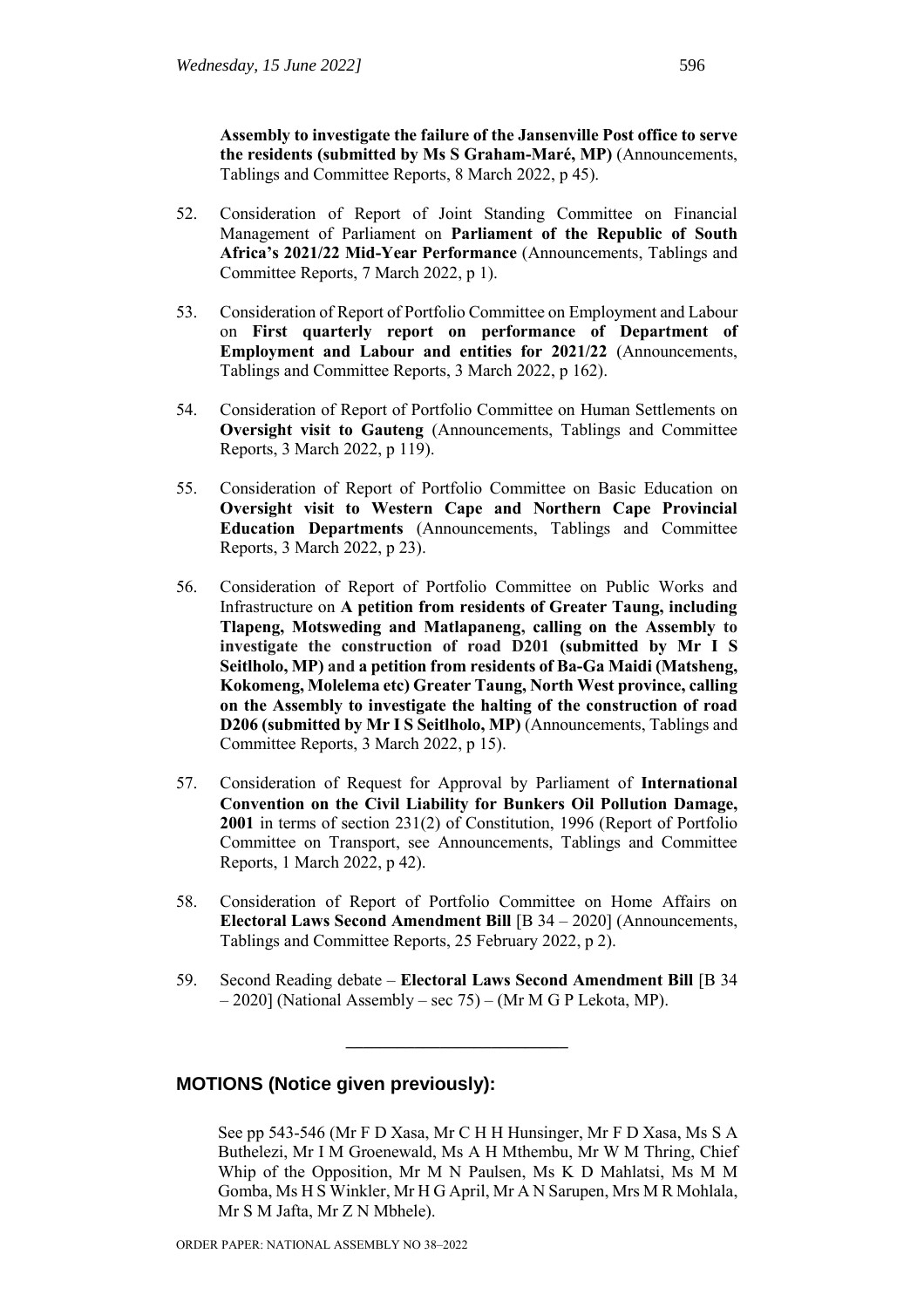**\_\_\_\_\_\_\_\_\_\_\_\_\_\_\_\_\_\_\_\_\_\_\_\_\_\_\_\_\_\_\_\_\_\_\_\_\_\_\_\_\_\_\_\_\_\_\_\_\_**

#### **PETITIONS REFERRED TO COMMITTEES**

- 1. **Petition from the residents of the City of Ekurhuleni, calling on the Assembly to investigate the chronic inadequate refuse removal services in their area (Ms H Ismail) –** (Portfolio Committee on Cooperative Governance and Traditional Affairs – National Assembly).
- 2. **Petition from the residents of Bredell, Pomona, Brentwood Park and Glen Marais (ward 25), City of Ekurhuleni, calling on the Assembly to investigate the collapse of the reliable supply of electricity in their areas (Ms H Ismail) –** (Portfolio Committee on Cooperative Governance and Traditional Affairs – National Assembly).
- 3. **Petition from the residents of Actonville, Benoni, calling on the Assembly to investigate the high rentals paid by tenants of councilowned flats (Ms H Ismail)** – (Portfolio Committee on Human Settlements, Water and Sanitation – National Assembly).
- 4. **Petition from the residents of Germiston, Ekurhuleni, calling on the Assembly to investigate power outages in Germiston (Ms M Clarke)** – (Portfolio Committee on Cooperative Governance and Traditional Affairs - National Assembly).
- 5. **Petition from the farmers and the community of Tzaneen, Limpopo, represented by AGRI Letaba, calling on the Assembly to investigate severe electricity outages, power dips, low voltage and poor to no maintenance since 2016 as a result of the failure of the Greater Tzaneen Municipality (Ms D van der Walt**) – (Portfolio Committee on Cooperative Governance and Traditional Affairs – National Assembly).
- 6. **Petition from the Uthukela Tourism, Hospitality and Associated Industries sector in KwaZulu-Natal calling on the Assembly to assist the sector in having all COVID-19 regulations affecting its operations lifted (Mr R A Lees)** – (Portfolio Committee on Cooperative Governance and Traditional Affairs – National Assembly).
- 7. **Petition from the residents of Banaero Park, Kempton Park, calling on the Assembly to urgently intervene and address the serious health risks residents of the City of Ekurhuleni are forced to endure on a daily basis due to raw sewage flowing into the wetlands, and that urgent infrastructure upgrades are needed to the current inadequate water infrastructure (Ms H Ismail)** – (Portfolio Committee on Human Settlements, Water and Sanitation – National Assembly).
- 8. **A petition from the residents of Alphen Park Farrarmere and surrounding suburbs in the City of Ekurhuleni, requesting the Assembly to investigate the failing sewer infrastructure that is causing spillage into the wetland which feeds Benoni lakes and dams (Ms H**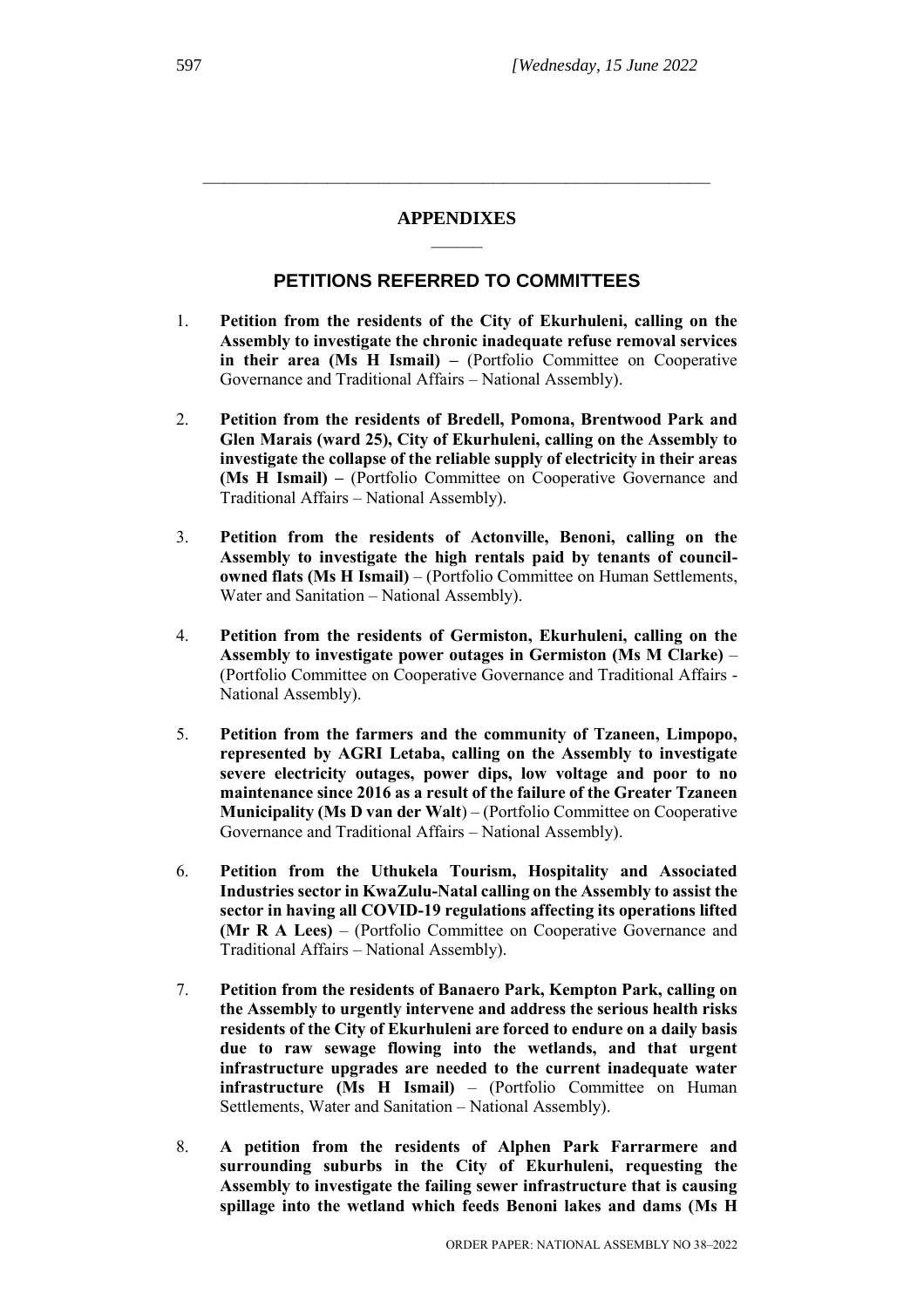**Ismail)** – (Portfolio Committee on Cooperative Governance and Traditional Affairs – National Assembly).

- 9. **A petition from the shack dwellers in Khayelitsha, Sub-council Ward 10, calling on the Assembly to investigate service delivery, better clean living conditions, access to water, toilets and better shelter in their area (Ms R M M Lesoma)** – (Portfolio Committee on Cooperative Governance and Traditional Affairs – National Assembly).
- 10. **A petition from the employees of Sundane projects, Mzanzi Broad Band, ACSS Telecoms, Folo Electricals and others, in which they request the Assembly to investigate why Telkom and OpenServe treat them unfairly and remain in deadlock with their companies (Mr H C C Kruger)** – (Portfolio Committee on Small Business Development – National Assembly).
- 11. **A petition from the residents of the Emalahleni Local Municipality, calling on the Assembly to investigate the persistent shortage of water in their area in the last ten years (Mr H C C Kruger)** – (Portfolio Committee on Cooperative Governance and Traditional Affairs – National Assembly).
- 12. **A petition from South African citizens living abroad, calling on the Assembly to investigate the long waiting period for them to renew their passports (Mr A C Roos)** – (Portfolio Committee on Home Affairs – National Assembly).
- 13. **A petition from the residents of Benoni (wards 23, 24, 27 and 28), calling on the Assembly to investigate the continuous power and water interruptions (Ms H Ismail) –** (Portfolio Committee on Cooperative Governance and Traditional Affairs – National Assembly).
- 14. **A petition from residents of Leondale, Germiston, Ekurhuleni, calling on the Assembly to investigate the provision of a police station or satellite police station to combat the high crime rate in their area (Ms M Clarke)** – (Portfolio Committee on Police – National Assembly).
- 15. **A petition from residents of Nomzamo, Orlando East, requesting the Assembly to investigate the lack of service delivery and electricity in their area (Mr T Mhlongo) -** (Portfolio Committee on Cooperative Governance and Traditional Affairs – National Assembly).
- 16. **A petition from residents of Mpame and surrounding areas, Eastern Cape province, calling on the Assembly to investigate lack of electricity in their areas (Mr M G E Hendricks)** – (Portfolio Committee on Cooperative Governance and Traditional Affairs – National Assembly).
- 17. **A petition from residents of Diepkloof Zone 1, ward 26, Gauteng Province, calling on the Assembly to investigate the provision of electricity in their area (Mr T Mhlongo)** – (Portfolio Committee on Cooperative Governance and Traditional Affairs – National Assembly).
- 18. **A petition from residents of Diepkloof Zone 2, ward 28, Gauteng Province, calling on the Assembly to investigate the provision of**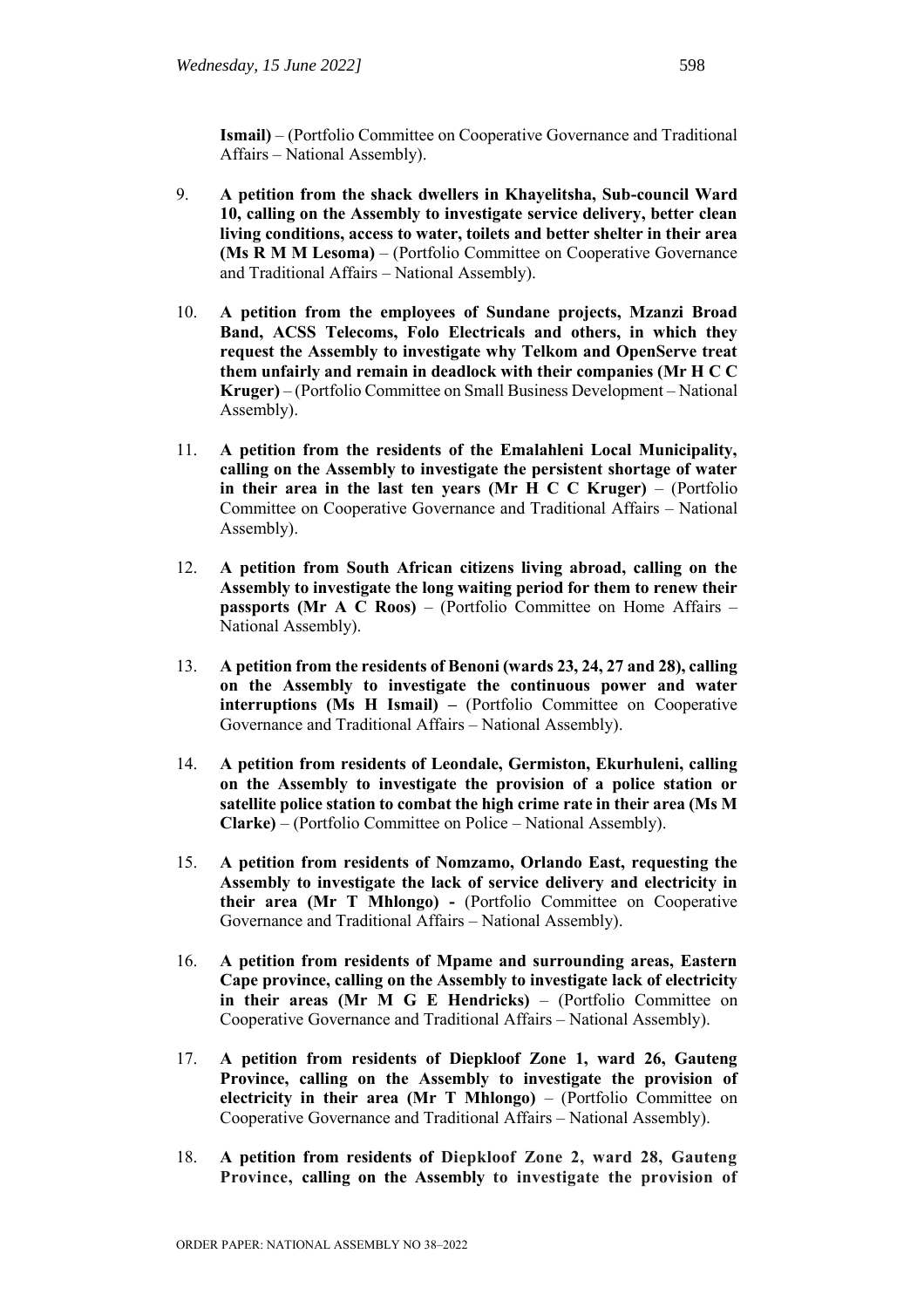**electricity in their area (Mr T Mhlongo)** – (Portfolio Committee on Cooperative Governance and Traditional Affairs – National Assembly).

- 19. **A petition from the Post Office to Parliament Task Team and the Uyinene Mrwetyana Foundation, calling on the Assembly to establish the National Council on Gender-Based Violence and Femicide (Ms N K Sharif)** – (Portfolio Committee on Women, Youth and Persons with Disabilities – National Assembly).
- 20. **A petition from residents of Tembisa, Gauteng province, calling on the Assembly to investigate the provision of proper and safe offices for the South African Social Security Agency in their area (Ms B S Masango)** – (Portfolio Committee on Social Development – National Assembly).
- 21. **A petition from residents of Diepkloof Zone 5, ward 27, Gauteng province, calling on the Assembly to investigate the provision of electricity as an essential service during the Covid-19 pandemic (Mr T Mhlongo) –** (Portfolio Committee on Cooperative Governance and Traditional Affairs – National Assembly).
- 22. **A petition from business owners in Alrode industrial area, Ekurhuleni, calling on the Assembly to investigate the provision of electricity in their industrial area (Mr T Bodlani**) **–** (Portfolio Committee on Cooperative Governance and Traditional Affairs – National Assembly).
- 23. **A petition from the community of the Seekoegat VGK Primary School, calling on the Assembly to investigate the closure of the primary school by the Western Cape provincial department of Education (Ms M E Sukers)** – (Portfolio Committee on Basic Education – National Assembly).
- 24. **A petition from the residents of Brackenhurst and Brackendowns, calling on the Assembly to request the City of Ekurhuleni to investigate the transfer of the ownership of the property where the Brackendowns Police Station is located to the Department of Public Works and Infrastructure, to enable the South African Police Service to build a suitable and permanent police station (Ms T Motshidi-Bodlani)** – (Portfolio Committee on Public Works and Infrastructure – National Assembly).
- 25. **A petition on behalf of the community of UThukela District Municipality in KwaZulu-Natal, calling on the Assembly to investigate the quality of water services provided by the municipality to many communities in the urban, peri-urban and rural areas of UThukela (Mr R A Lees)** – (Portfolio Committee on Water and Sanitation – National Assembly).
- 26. **A petition on behalf of the residents of Soshanguve North, calling on the Assembly to investigate the quality of services being offered at all the clinics in the township and the prospect of building a new hospital due to population growth in the area (Ms M O Clarke)** – (Portfolio Committee on Health – National Assembly).

\_\_\_\_\_\_\_\_\_\_\_\_\_\_\_\_\_\_\_\_\_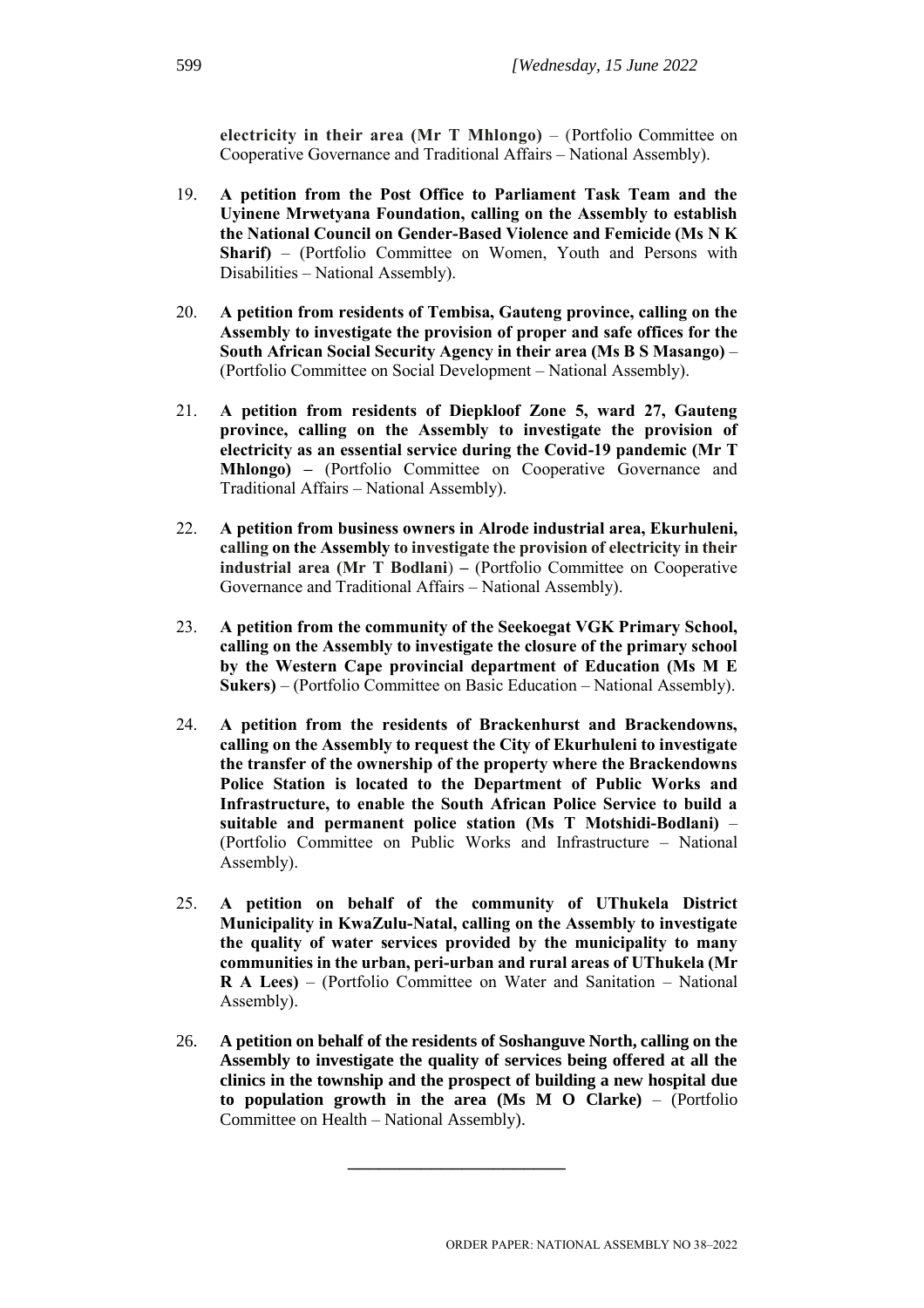# **BILLS REFERRED TO JOINT TAGGING MECHANISM (JTM)**

- 1. **Older Persons Amendment Bill** [B11-2022] (National Assembly proposed sec 76).
- 2. **National Youth Development Agency Amendment Bill** [B13-2022] (National Assembly – proposed sec 75).

# **BILLS REFERRED TO COMMITTEES**

- 1. **Protection of State Information Bill** [B 6H 2010] (National Assembly sec 75) and the President's reservations on the constitutionality of the Bill as submitted to him (Announcements, Tablings and Committee Reports, 12 June 2020, p 7) – (Portfolio Committee on Justice and Correctional Services – National Assembly).
- 2. **National Land Transport Amendment Bill** [B 7D 2016] (National Assembly – sec 76) and the President's reservations on the constitutionality of the Bill as submitted to him (Announcements, Tablings and Committee Reports, 21 September 2021, p 1) – (Portfolio Committee on Transport – National Assembly).
- 3. **International Crimes Bill** [B 37 2017] (National Assembly sec 75) (Portfolio Committee on Justice and Correctional Services – National Assembly).
- 4. **Prevention of Hate Crimes and Hate Speech Bill** [B 9 2018] (National Assembly – sec  $75$ ) – (Portfolio Committee on Justice and Correctional Services – National Assembly).
- 5. **State Liability Amendment Bill** [B 16 2018] (National Assembly sec 75) – (Portfolio Committee on Justice and Correctional Services – National Assembly).
- 6. **South African Reserve Bank Bill** [B 26 2018] (National Assembly sec 75) – (Standing Committee on Finance – National Assembly).
- 7. **Public Finance Management Amendment Bill** [B 41 2018] (National Assembly – sec 76) – (Standing Committee on Finance – National Assembly).
- 8. **National Health Insurance Bill** [B 11 2019] (National Assembly sec 76) – (Portfolio Committee on Health – National Assembly).
- 9. **Economic Regulation of Transport Bill** [B 1 2020] (National Assembly– sec 76) – (Portfolio Committee on Transport – National Assembly).
- 10. **National Road Traffic Amendment Bill** [B 7 2020] (National Assembly – sec 76) – (Portfolio Committee on Transport – National Assembly).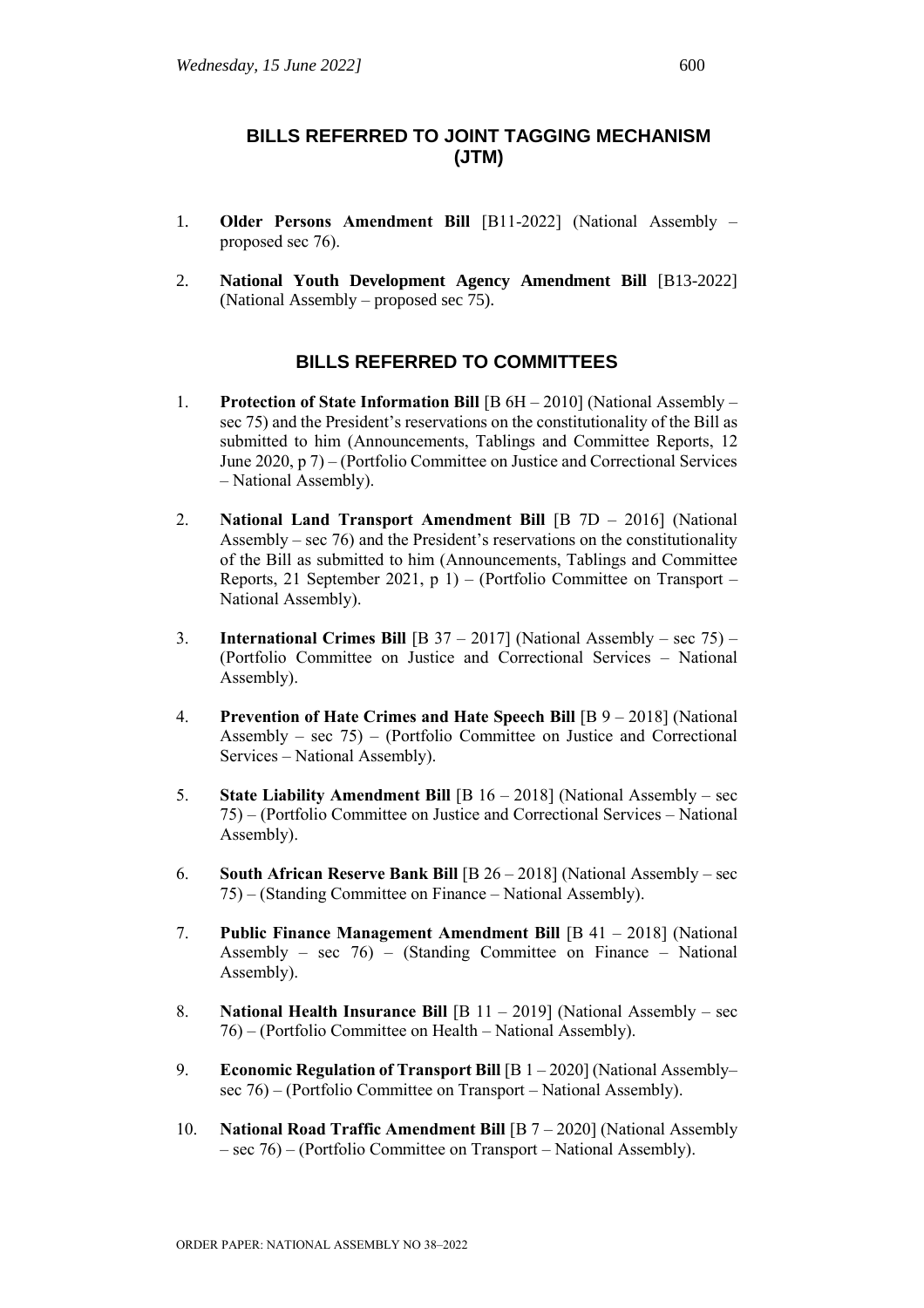- 11. **Transport Appeal Tribunal Amendment Bill** [B 8 2020] (National Assembly – sec 76) – (Portfolio Committee on Transport – National Assembly).
- 12. **Public Finance Management Amendment Bill** [B 13 2020] (National Assembly – sec  $76$ ) – (Standing Committee on Finance - National Assembly).
- 13. **Children's Amendment Bill** [B 18 2020] (National Assembly sec 76) – (Portfolio Committee on Social Development – National Assembly).
- 14. **Cannabis for Private Purposes Bill** [B 19 2020] (National Assembly sec 75) – (Portfolio Committee on Justice and Correctional Services **–** National Assembly).
- 15. **Compensation for Occupational Injuries and Diseases Amendment Bill** [B 21B - 2020] (National Assembly – sec 75) – (Portfolio Committee on Employment and Labour – National Assembly).
- 16. **Expropriation Bill** [B 23 2020] (National Assembly sec 76) (Portfolio Committee on Public Works and Infrastructure **–** National Assembly) [Referred to National House of Traditional Leaders on 6 November 2020].
- 17. **Fund-raising Amendment Bill** [B 29 2020] (National Assembly sec 76) – (Portfolio Committee on Social Development – National Assembly).
- 18. **Sectional Titles Amendment Bill** [B 31B 2020] (National Assembly sec 76) – (Select Committee on Land Reform, Environment, Mineral Resources and Energy – National Council of Provinces).
- 19. **Agricultural Produce Agents Amendment Bill** [B 33 2020] (National Assembly – sec 76) – (Portfolio Committee on Agriculture, Land Reform and Rural Development – National Assembly).
- 20. **Animals Protection Amendment Bill** [B 1 2021] (National Assembly sec 76) – (Portfolio Committee on Agriculture, Land Reform and Rural Development – National Assembly).
- 21. **Railway Safety Bill** [B 7 2021] (National Assembly sec 76) (Portfolio Committee on Transport **-** National Assembly).
- 22. **Preservation and Development of Agricultural Land Bill** [B 8 2021] (National Assembly – sec 76) – (Portfolio Committee on Agriculture, Land Reform and Rural Development – National Assembly).
- 23. **Gas Amendment Bill** [B 9 2021] (National Assembly sec 76) (Portfolio Committee on Mineral Resources and Energy – National Assembly).
- 24. **Housing Consumer Protection Bill** [B10 2021] (National Assembly –sec 76) – (Portfolio Committee on Human Settlements, Water and Sanitation – National Assembly).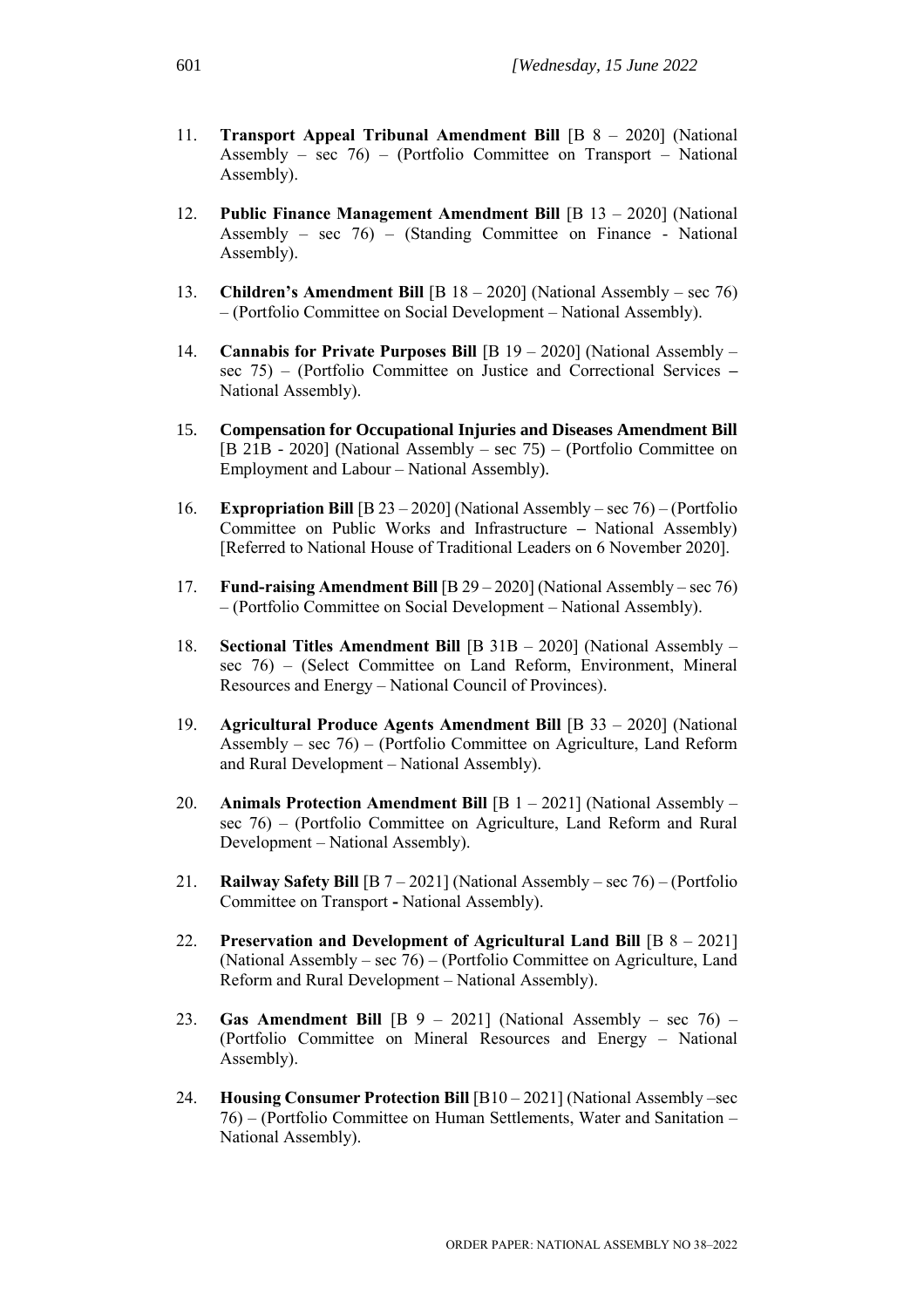- 25. **Land Court Bill** [B 11 2021] (National Assembly sec 75) (Portfolio Committee on Justice and Correctional Services **–** National Assembly) [Referred to National House of Traditional Leaders on 18 June 2021].
- 26. **Upstream Petroleum Resources Development Bill** [B 13 2021] (National Assembly – sec 76) – (Portfolio Committee on Mineral Resources and Energy – National Assembly) [Referred to National House of Traditional and Khoi-San Leaders on 18 August 2021].
- 27. **Plant Health (Phytosanitary) Bill** [B 14 2021] (National Assembly sec 76) – (Portfolio Committee on Agriculture, Land Reform and Rural Development - National Assembly).
- 28. **Agricultural Product Standards Amendment Bill** [B 15 2021] (National Assembly – sec 76) – (Portfolio Committee on Agriculture, Land Reform and Rural Development - National Assembly).
- 29. **Public Administration Laws General Amendment Bill** [B 16 2021] (National Assembly – sec 76) – (Portfolio Committee on Public Service and Administration – National Assembly).
- 30. **National Veld and Forest Fire Amendment Bill** [B 24 2021] (National Assembly – sec 75) – (Portfolio Committee on Forestry, Fisheries and Environment – National Assembly) [Referred to National House of Traditional and Khoi-San Leaders on 10 January 2022].
- 31. **Criminal Law (Forensic Procedures) Amendment Bill** [B25-2021] (National Assembly – sec 75) – (Select Committee on Security and Justice - National Council of Provinces).
- 32. **Electoral Amendment Bill** [B 1 2022] (National Assembly sec 75) (Portfolio Committee on Home Affairs – National Assembly).
- 33. **Basic Education Laws Amendment Bill** [B 2 2022] (National Assembly – sec 76) – (Portfolio Committee on Basic Education – National Assembly).
- 34. **Financial Sector and Deposit Insurance Levies Bill** [B3B-2022] (National Assembly – sec 77) – (Select Committee on Finance **-** National Council of Provinces).
- 35. **Financial Sector and Deposit Insurance Levies (Administration) and Deposit Insurance Premiums Bill** [B4B-2022] (National Assembly – sec 75) – (Select Committee on Finance **-** National Council of Provinces).
- 36. **Marine Pollution (Prevention of Pollution from Ships) Amendment Bill**  [B 5 – 2022] (National Assembly – sec 76) – (Portfolio Committee on Transport – National Assembly).
- 37. **Appropriation Bill** [B 7 2022] (National Assembly sec 77) (Select Committee on Appropriations – National Council of Provinces).
- 38. **Second Adjustments Appropriation (2021/22 Financial Year) Bill** [B 8 2022] (National Assembly – sec 77) – (Select Committee on Appropriations – National Council of Provinces).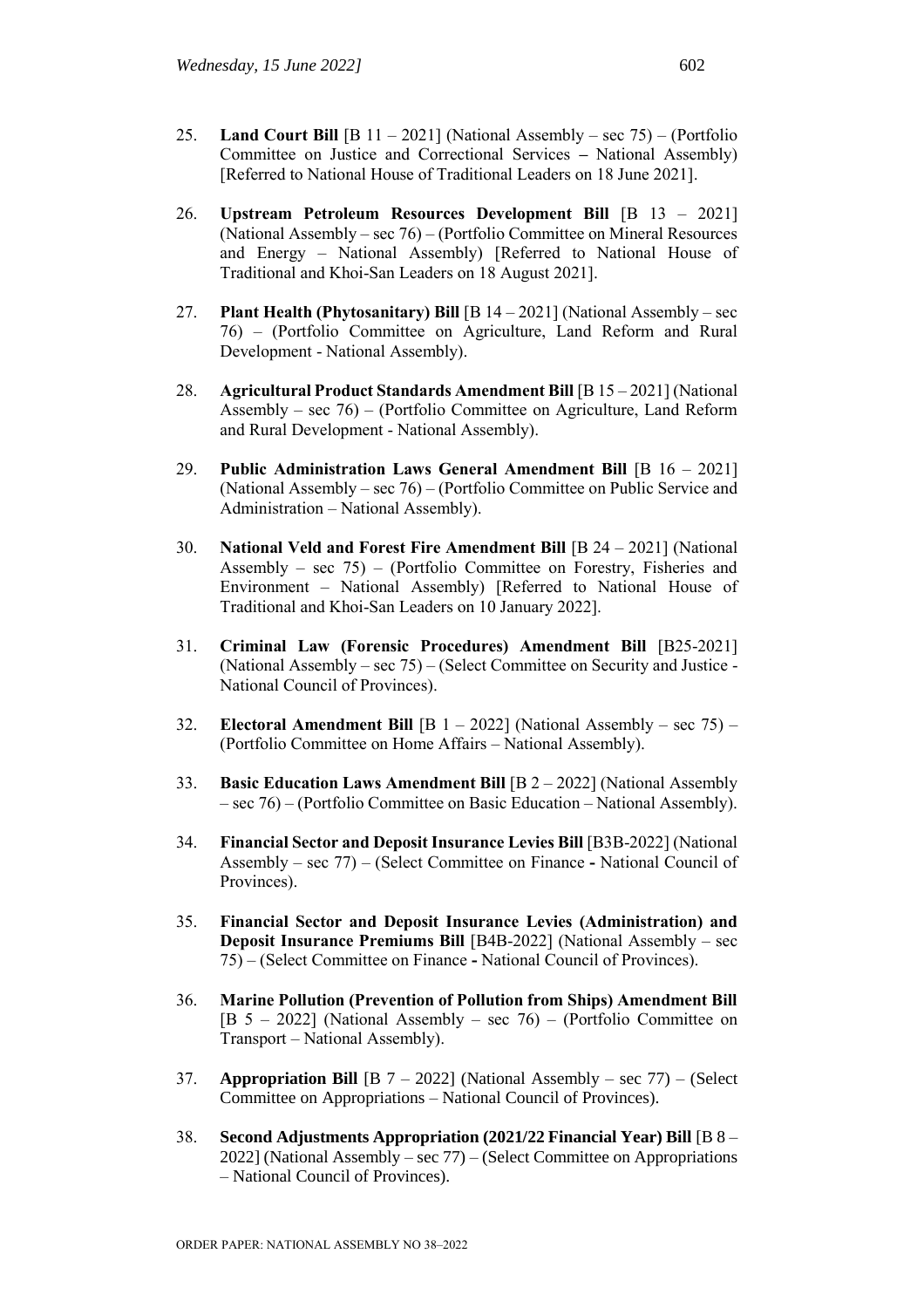- 39. **Climate Change Bill** [B 9 2022] (National Assembly sec 76) (Portfolio Committee on Forestry, Fisheries and Environment – National Assembly).
- 40. **Marine Oil Pollution (Preparedness, Response and Cooperation) Bill** [B 10 – 2022] (National Assembly – sec 76) – (Portfolio Committee on Transport – National Assembly).
- 41. **Older Persons Amendment Bill** [B 11-2022] (National Assembly proposed sec 76) – (Portfolio Committee on Social Development – National Assembly).
- 42. **South African Postbank Limited Amendment Bill** [B12 2022] (National Assembly – sec 75) – (Portfolio Committee on Communications **-** National Assembly).
- 43. **National Youth Development Agency Amendment Bill** [B13-2022] (National Assembly – proposed sec 75) – (Portfolio Committee on Women, Youth and Persons with Disabilities – National Assembly).

#### **BILLS RETURNED TO ASSEMBLY FOR CONSIDERATION OF PRESIDENT'S RESERVATIONS**

- 1. **Protection of State Information Bill** [B 6H 2010] (National Assembly sec 75).
- 2. **Performers' Protection Amendment Bill** [B 24B 2016] (National Assembly – sec  $75$ ).
- 3. **Copyright Amendment Bill** [B 13B 2017] (National Assembly sec 75).
- 4. **National Land Transport Amendment Bill** [B 7D 2016] (National Assembly – sec 76).

# **BILLS, SUBJECT TO PROPOSED AMENDMENTS, PASSED BY NATIONAL COUNCIL OF PROVINCES AND RETURNED TO NATIONAL ASSEMBLY FOR CONCURRENCE**

1. **Compensation for Occupational Injuries and Diseases Amendment Bill** [B 21B - 2020] (National Assembly – sec 75).

# **BILLS AMENDED AND PASSED BY NATIONAL COUNCIL OF PROVINCES AND RETURNED TO NATIONAL ASSEMBLY FOR CONCURRENCE**

1. **Traditional Courts Bill** [B 1D – 2017] (National Assembly – sec 76).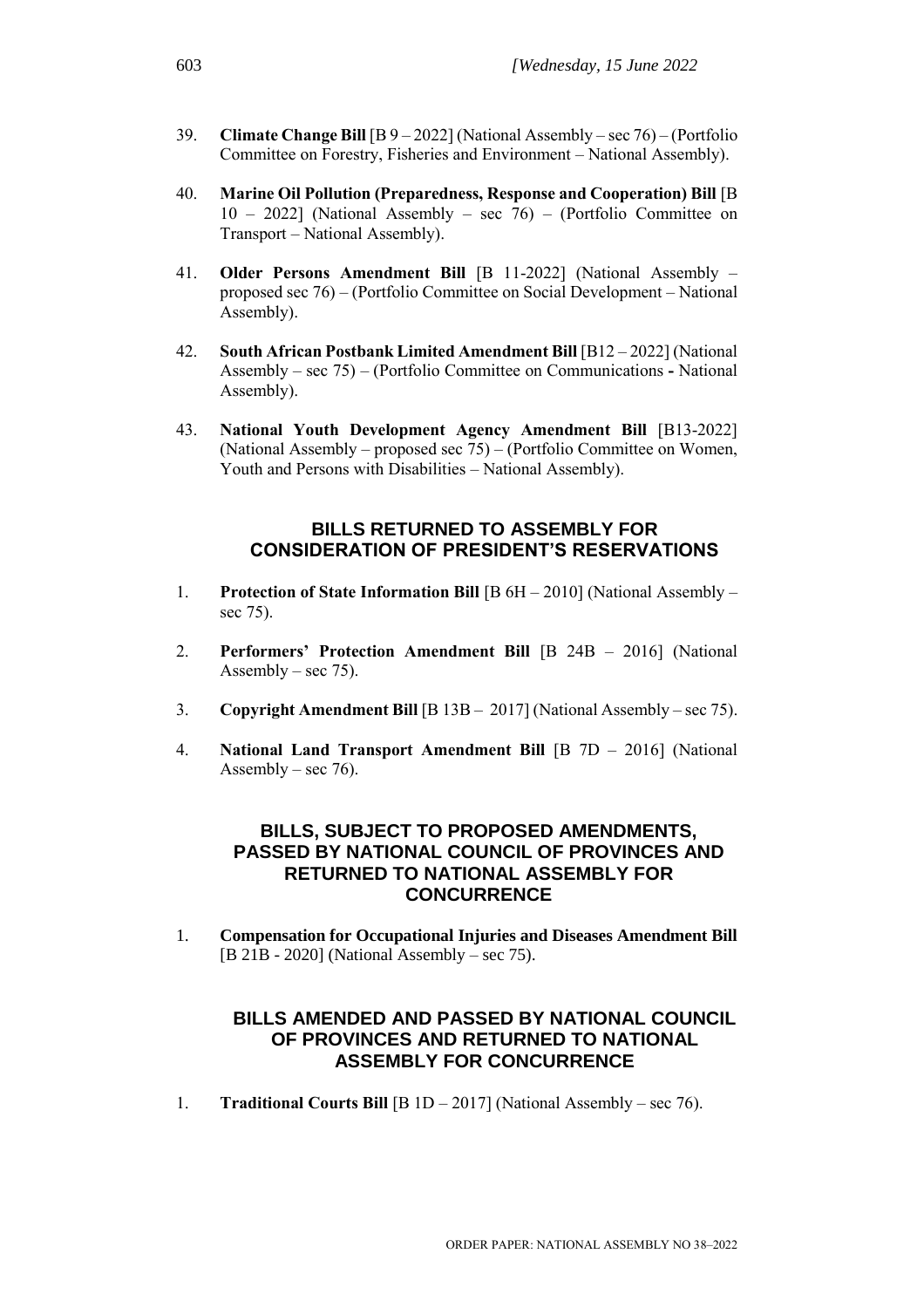# **BILL TO BE REFERRED TO MEDIATION COMMITTEE**

1. **National Gambling Amendment Bill** [B 27B – 2018] (National Assembly  $-$  sec 76).

# **BILLS PASSED BY NATIONAL ASSEMBLY AND TRANSMITTED TO NATIONAL COUNCIL OF PROVINCES FOR CONCURRENCE**

- 1. **Sectional Titles Amendment Bill** [B 31B 2020] (National Assembly sec 76).
- 2. **Criminal Law (Forensic Procedures) Amendment Bill** [B25-2021] (National Assembly – sec 75).
- 3. **Financial Sector and Deposit Insurance Levies Bill** [B3B-2022] (National Assembly – sec  $77$ ).
- 4. **Financial Sector and Deposit Insurance Levies (Administration) and Deposit Insurance Premiums Bill** [B4B-2022] (National Assembly – sec 75).
- 5. **Second Adjustments Appropriation (2021/22 Financial Year) Bill** [B 8 2022] (National Assembly – sec 77).
- 6. **Appropriation Bill** [B 7 2022] (National Assembly sec 77).

# **INTERNATIONAL AGREEMENTS**

\_\_\_\_\_\_\_\_\_\_\_\_\_\_\_\_\_\_\_\_\_\_\_\_\_\_\_\_\_\_\_

- 1. **Ratification of the Agreement between the Government of the Republic of India, the Government of the Federative Republic of Brazil and the Government of the Republic of South Africa on the IBSA Fund for the Alleviation of Poverty and Hunger (signed 17 October 2017)** (Tabled on 18 October 2019) (NA: Referred to Portfolio Committee on International Relations and Cooperation on 22 October 2019 – reported on 1 June 2022) (NCOP: Referred to Select Committee on Security and Justice on 24 October 2019).
- 2. **African Charter on Statistics** (Tabled on 5 March 2020) (NA: Referred to Portfolio Committee on Public Service and Administration on 9 March 2020 – reported on 2 December 2021) (NCOP: Referred to Select Committee on Security and Justice on 2 December 2020 – reported on 8 December 2021).
- 3. **Accession to the Treaty of Amity and Cooperation (TAC) in South East Asia by the Republic of South Africa** (Tabled on 7 October 2020) (NA: Referred to Portfolio Committee on International Relations and Cooperation on 9 October 2020).
- 4. **The Final Acts of the ITU World Radio Conference 2019** (Tabled on 5 March 2021) (NA: Referred to Portfolio Committee on Communications on 9 March 2021 – reported on 23 November 2021 – approved on 2 December 2021) (NCOP: Select Committee on Public Enterprises and Communication reported on 25 May 2022).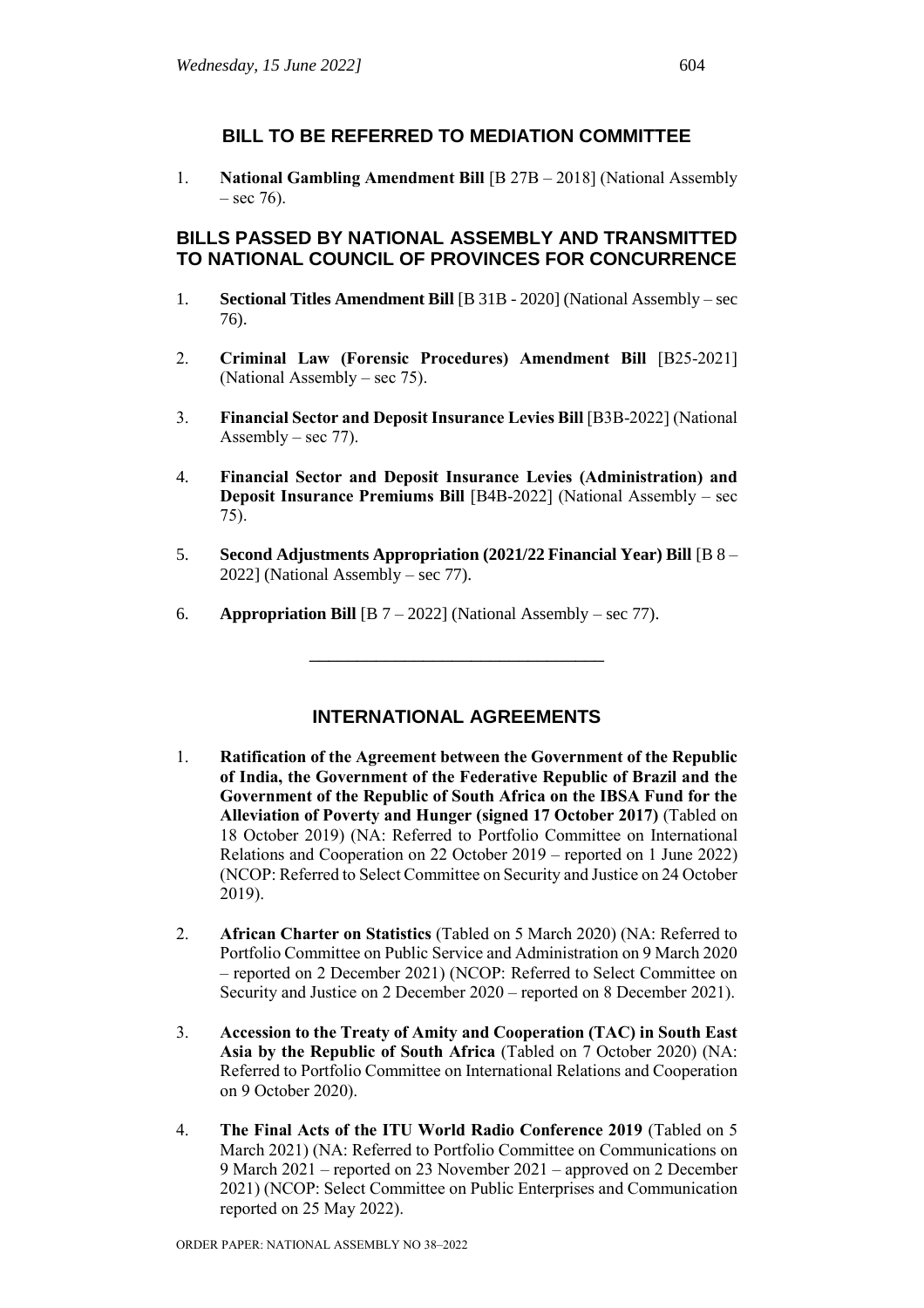- 5. **The International Convention on the Suppression and Punishment of the Crime of Apartheid: Adopted by the General Assembly of the United Nations on 30 November 1973** (Tabled on 1 April 2021) (NA: Referred to Portfolio Committee on Justice and Correctional Services on 8 April 2021) (NCOP: Referred to Select Committee on Security and Justice on 15 April 2021).
- 6. **Charter Establishing The Southern African Development Community Aviation Safety Organisation** (Tabled on 3 June 2021) (NCOP: Referred to the Select Committee on Transport, Public Service and Administration, Public Works and Infrastructure on 3 June 2021 - reported on 1 September 2021 – approved on 9 September 2021).
- 7. **Accession to the Amended Convention for the Protection, Management and Development of the Marine and Coastal Environment of the Western Indian Ocean (Nairobi Convention)** (Tabled on 11 June 2021) (NA: Reported on 25 March 2022 by Portfolio Committee on Environment, Forestry and Fisheries – approved on 5 May 2022).
- 8. **Agreement Amending the SADC Protocol on Gender and Development**  (Tabled on 9 September 2021) (NCOP: Referred to the Select Committee on Health and Social Services on 9 September 2021 - reported on 23 September 2021– approved on 13 October 2021).
- 9. **Protocol to the African Charter on Human and People's Rights on the Rights of Persons with Disabilities in Africa** (Tabled on 30 September 2021) (NA: Referred to Portfolio Committee on Women, Youth and Persons with Disabilities on 1 October 2021 – reported on 29 March 2022 – approved on 5 May 2022) (NCOP: Referred to the Select Committee on Health and Social Services on 7 October 2021).
- 10. **The Protocol for the Protection of the Marine and Coastal Environment of the Western Indian Ocean from Land-based Sources and Activities of the Nairobi Convention** (Tabled on 7 October 2021) (NA: Referred to Portfolio Committee on Forestry, Fisheries and Environment on 11 October 2021).
- 11. **International Convention on the Civil Liability for Bunkers Oil Pollution Damage, 2001** (Tabled on 9 December 2021) (NA: Referred to Portfolio Committee on Transport on 10 December 2021 – reported on 1 March 2022).
- 12. **Amendment to the Convention on Physical Protection of Nuclear Material** (Tabled on 11 February 2022) (NA: Referred to Portfolio Committee on Mineral Resources and Energy on 14 February 2022 – reported on 24 March 2022).
- 13. **Protocols relating to the Amendments to Articles 50(a) and 56 of the Convention on International Civil Aviation** (Tabled on 9 March 2022) (NA: Referred to Portfolio Committee on Transport on 10 March 2022 – reported on 2 June 2022).
- 14. **Constitutive Act of the African Union Relating to the Pan-African Parliament of 2014** (Tabled on 7 April 2022) (NA: Referred to Portfolio